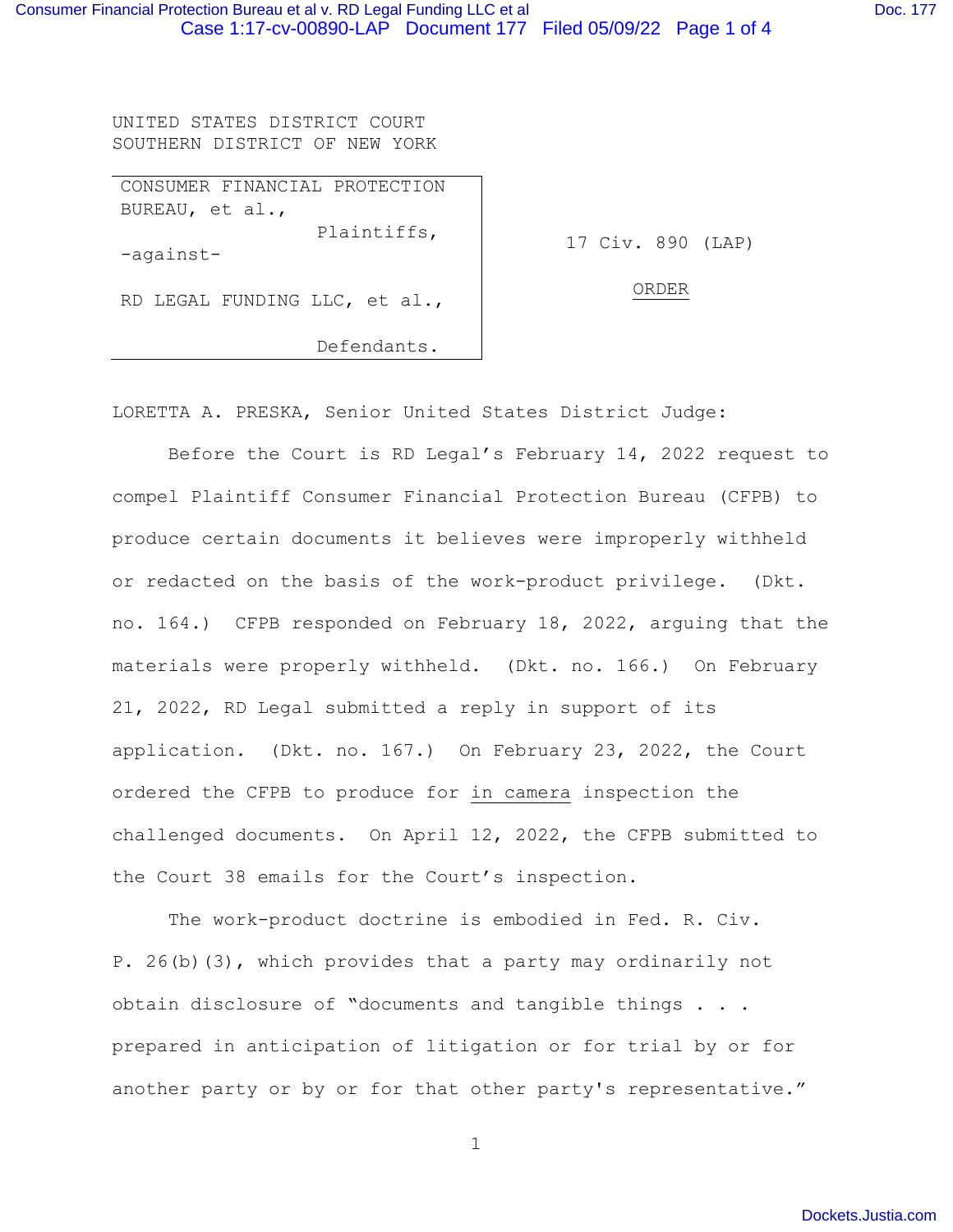## Case 1:17-cv-00890-LAP Document 177 Filed 05/09/22 Page 2 of 4

The purpose of the work product privilege is "to preserve a zone of privacy in which a lawyer can prepare and develop legal theories and strategy 'with an eye toward litigation,' free from unnecessary intrusion by his adversaries." United States v. Adlman, 134 F.3d 1194, 1196 (2d Cir. 1999) (quoting Hickman v. Taylor, 329 U.S. 495, 510-11 (1947)). As interpreted by the Court of Appeals, documents come within the "anticipation of litigation" requirement if they were prepared because of litigation. Id. at 1202. "This same confidentiality applies to the work product of government." See New York Times Co. v. United States Dep't of Just., 939 F.3d 479, 489 (2d Cir. 2019). And the privilege is not vitiated merely because a communication involves a third party, so long as the third-party's interests are closely aligned such that the communication did not create a substantial risk of further dissemination. See Schoenmann v. Fed. Deposit Ins. Corp., 7 F. Supp. 3d 1009, 1014 (N.D. Cal. 2014); William A. Gross Construction Associates, Inc. v. American Manufacturers Mutual Insurance Co., 262 F.R.D. 354, 361 (S.D.N.Y. 2009) ("[W]here work product is disclosed to a third party, the claim of work product protection may be maintained if the third party is aligned in interest with the author of the work product.").

Following the Court's individualized review of these materials, the Court concludes that the CFPB properly withheld

2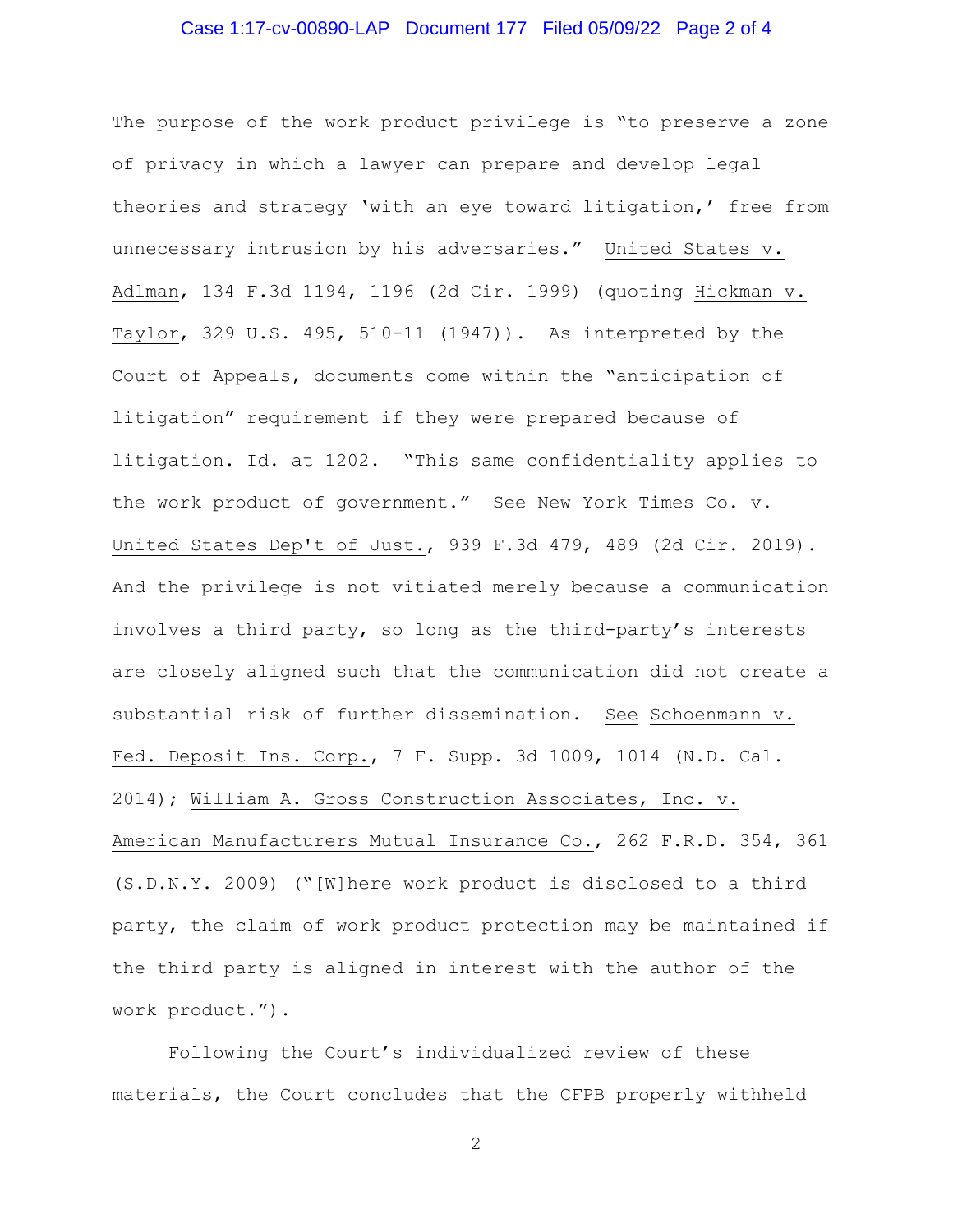## Case 1:17-cv-00890-LAP Document 177 Filed 05/09/22 Page 3 of 4

or redacted the following documents on the basis of the workproduct privilege. The CFPB has met its burden of establishing that these communications, including communications with third parties, were prepared because of litigation:

| CFPB-COURT0000002 | CFPB-COURT0000049 | CFPB-COURT0000098 |
|-------------------|-------------------|-------------------|
| CFPB-COURT0000005 | CFPB-COURT0000050 | CFPB-COURT0000099 |
| CFPB-COURT0000006 | CFPB-COURT0000051 | CFPB-COURT0000100 |
| CFPB-COURT0000008 | CFPB-COURT0000052 | CFPB-COURT0000102 |
| CFPB-COURT0000010 | CFPB-COURT0000057 | CFPB-COURT0000105 |
| CFPB-COURT0000012 | CFPB-COURT0000080 | CFPB-COURT0000106 |
| CFPB-COURT0000042 | CFPB-COURT0000081 | CFPB-COURT0000111 |
| CFPB-COURT0000043 | CFPB-COURT0000085 | CFPB-COURT0000112 |
| CFPB-COURT0000044 | CFPB-COURT0000093 | CFPB-COURT0000117 |
| CFPB-COURT0000045 | CFPB-COURT0000095 | CFPB-COURT0000120 |
| CFPB-COURT0000046 | CFPB-COURT0000097 |                   |

 However, the Court concludes that some of the communications do not fall within the protection of the workproduct privilege because they merely involve scheduling and logistics. See, e.g., Valley Forge Ins. Co. v. Hartford Iron & Metal, Inc., No. 14 CV 00006, 2018 WL 739870, at \*4 (N.D. Ind. Feb. 6, 2018) ("Another category of documents outside the scope of the work-product doctrine are communications dealing with merely administrative, logistical, or scheduling matters"). Hence, the following documents should be produced in whole or in part:

CFPB-COURT0000001 CFPB-COURT0000041 (unredact top; maintain redaction at bottom) CFPB-COURT0000082 CFPB-COURT0000083

3